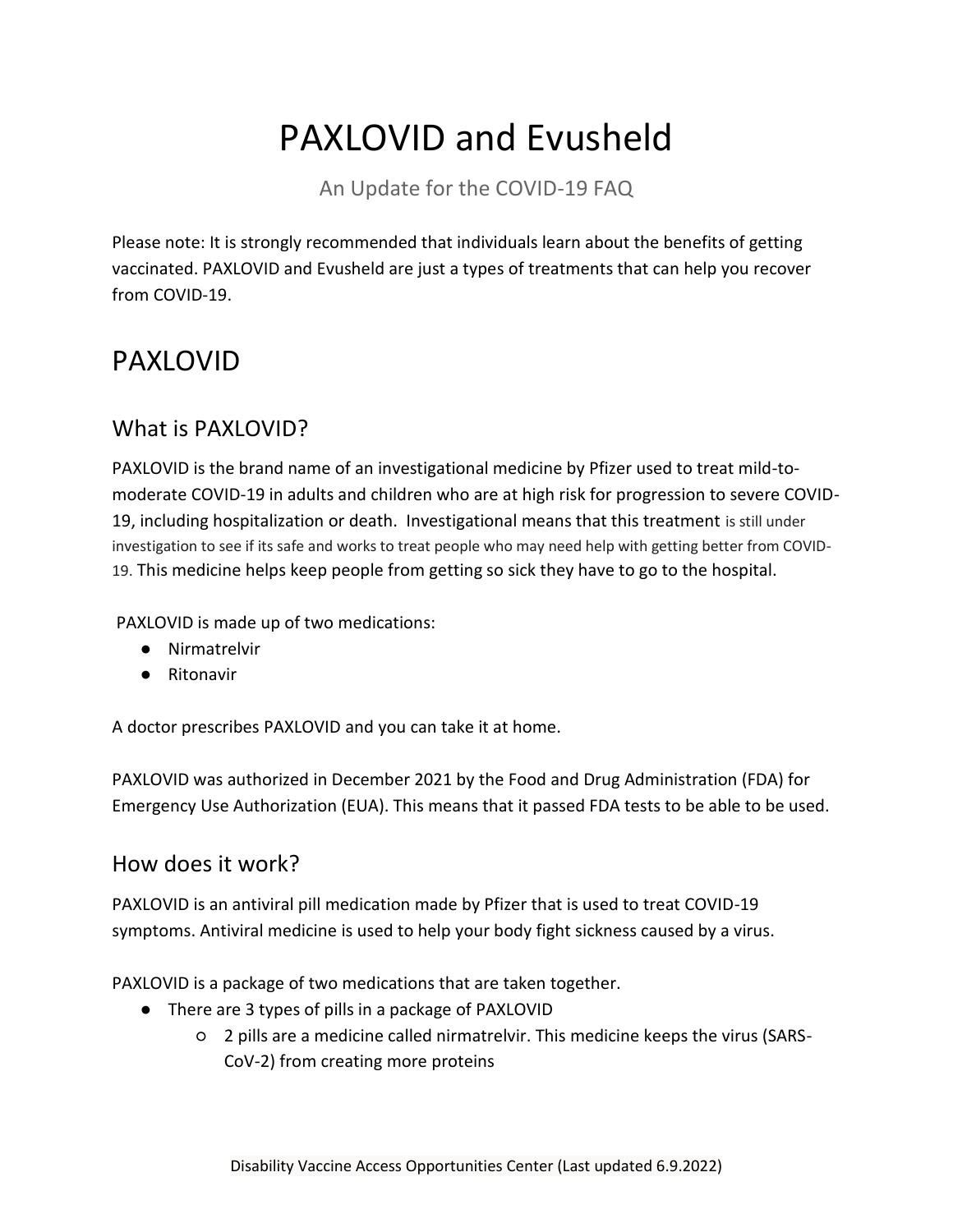- 1 pill is a medicine called ritonavir. Ritonavir helps support the other medication by making it last longer so that it can fight your COVID-19 infection
- You need to start taking PAXLOVID within the first 5 days of getting or feeling sick from COVID-19.

### Who can take PAXLOVID?

Currently, in order to take PAXLOVID you must:

- Test positive for COVID-19
- Be 12 years and older
- Weigh at least 88 pounds
- Be at high risk of getting very sick or dying from COVID-19

Many people with disabilities, including people with health conditions are at greater risk of getting so sick they need to go to the hospital and sometimes even dying from COVID-19. You should talk to your doctor about PAXLOVID as a possible treatment if you get sick with COVID-19. You may have to advocate for yourself to get them to prescribe it. Also, ask your doctor for assistance with finding a pharmacy who can fill your prescription.

#### How can I get PAXLOVID?

You will need to talk to your doctor. Your doctor will decide if you are able to take PAXLOVID. Your doctor can write a prescription for PAXLOVID if you can take the medicine. Your pharmacy can fill the prescription if they have PAXLOVID. You may have to go to another pharmacy if they dont have the medicine. You can pick up the prescription and take the pills at home.

### What happens when I take PAXLOVID?

When you get PAXLOVID, you should start the first dose as soon as possible.

- You will take 3 pills for each dose--- 3 pills in the morning and 3 pills at night.
- You will take the medicine for 5 days.
- In total, you will take 30 pills

Some people have experienced a "Rebound," of symptoms a few days after they finish their treatment. Some people have also had positive COVID test results during this time period as well. Scientists are studying why this happens. If you do experience this rebound, make sure to tell your doctor and have it reported to Pfizer.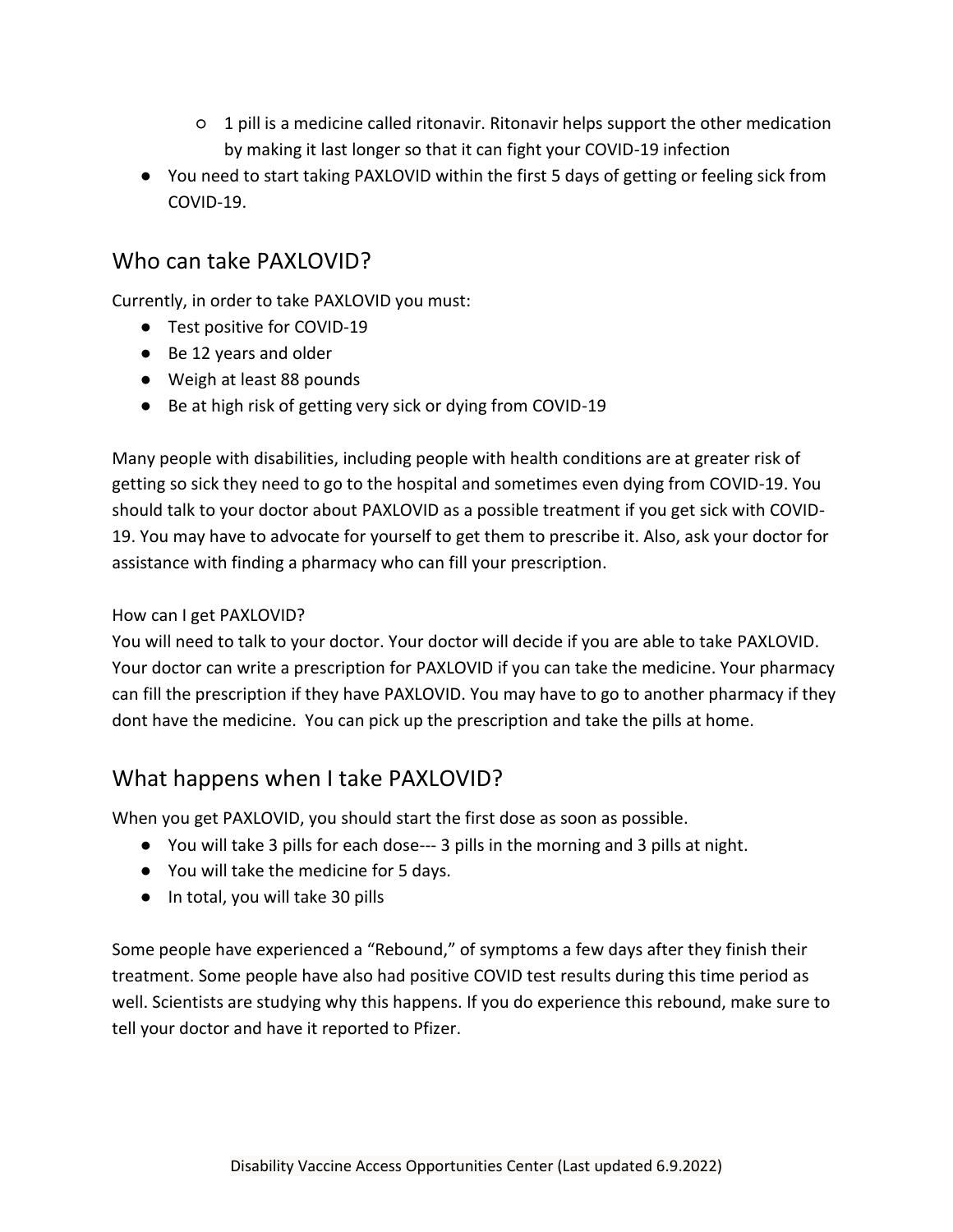## How well does PAXLOVID work?

PAXLOVID's clinical trial showed that PAXLOVID makes you less likely to have to go to the hospital due to severe COVID-19 illness. This study showed that people were 89% less likely to have to go to the hospital and also less likely to die.

## What are the side effects of PAXLOVID?

Most reports of side effects say that the side effects are mild.

Possible side effects of PAXLOVID are:

- Allergic Reactions. Allergic reactions can happen in people taking PAXLOVID, even after only 1 dose. Stop taking PAXLOVID and call your healthcare provider right away if you get any of the following symptoms of an allergic reaction:
	- o hives
	- o trouble swallowing or breathing
	- o swelling of the mouth, lips, or face o throat tightness
	- o hoarseness
	- o skin rash
- Liver Problems. Tell your healthcare provider right away if you have any of these signs and symptoms of liver problems: loss of appetite, yellowing of your skin and the whites of eyes (jaundice), dark-colored urine, pale colored stools and itchy skin, stomach area (abdominal) pain.
- Resistance to HIV Medicines. If you have untreated HIV infection, PAXLOVID may lead to some HIV medicines not working as well in the future.
- Other possible side effects include:
	- $\circ$  altered sense of taste which means your mouth may taste different and even bad
	- o diarrhea
	- o high blood pressure
	- o muscle aches

These are not all the possible side effects of PAXLOVID. Not many people have taken PAXLOVID. Serious and unexpected side effects may happen. PAXLOVID is still being studied, so it is possible that all of the risks are not known at this time.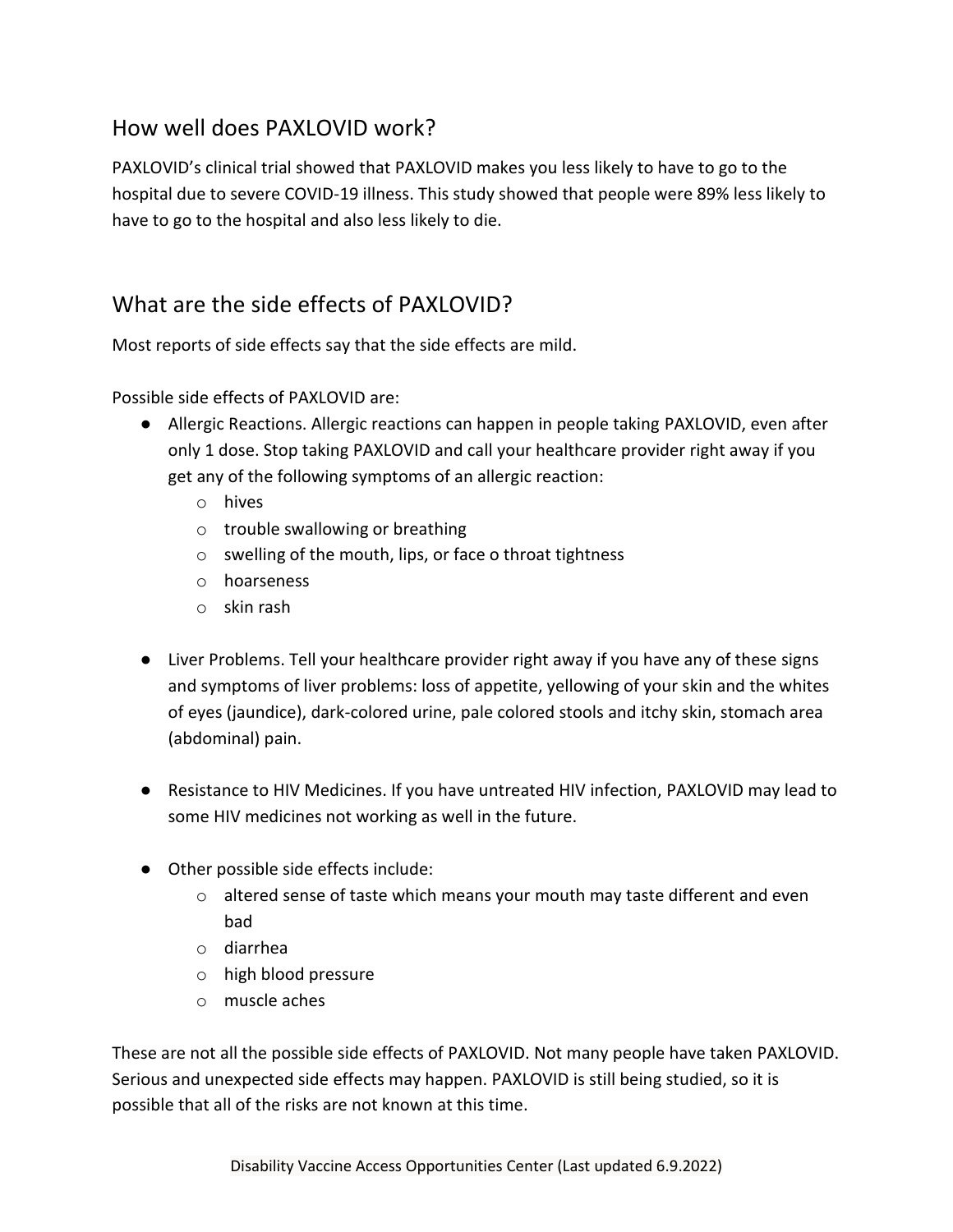When you talk to your doctor about PAXLOVID, make sure to tell them about all of your medicines and any health concerns.

Your doctor can help you make sure you can take PAXLOVID or find a different treatment.

### **Sources:**

PAXLOVID™ (nirmatrelvir tabl[ets; ritonavir tablets\) For Patients \(covid19oralrx-patient.com\)](https://www.covid19oralrx-patient.com/?source=google&HBX_PK=s_paxlovid&skwid=43700068270576697&gclid=37e5be879e241759a525dc18eba51587&gclsrc=3p.ds&)

[Clean\\_EUA-Fact-Sheet-for-Patients,-Parents,-and-Caregivers-COVID-19-Oral-Antiviral.pdf](https://www.covid19oralrx-patient.com/files/Clean_EUA-Fact-Sheet-for-Patients,-Parents,-and-Caregivers-COVID-19-Oral-Antiviral.pdf)  [\(covid19oralrx-patient.com\)](https://www.covid19oralrx-patient.com/files/Clean_EUA-Fact-Sheet-for-Patients,-Parents,-and-Caregivers-COVID-19-Oral-Antiviral.pdf)

Yale Medicine. (2022). "13 Things to Know about PAXLOVID." [https://www.yalemedicine.org/news/13-things-to-know-PAXLOVID-covid-](https://www.yalemedicine.org/news/13-things-to-know-paxlovid-covid-19#:~:text=Paxlovid%20is%20an%20antiviral%20therapy,CoV%2D2%20protein%20from%20replicating)[19#:~:text=PAXLOVID%20is%20an%20antiviral%20therapy,CoV%2D2%20protein%20from%20r](https://www.yalemedicine.org/news/13-things-to-know-paxlovid-covid-19#:~:text=Paxlovid%20is%20an%20antiviral%20therapy,CoV%2D2%20protein%20from%20replicating) [eplicating.](https://www.yalemedicine.org/news/13-things-to-know-paxlovid-covid-19#:~:text=Paxlovid%20is%20an%20antiviral%20therapy,CoV%2D2%20protein%20from%20replicating)

Hammond, J., Leister-Tebbe, H., Abreu, P., Bao, W., Wisemandle, W., & Baniecki, M. (2022, April 14). Oral Nirmatrelvir for High-Risk, Nonhospitalized Adults with Covid-19. New England Journal of Medicine, 2022(386), 1397-1408[. https://www.nejm.org/doi/full/10.1056/NEJMoa2118542](https://www.nejm.org/doi/full/10.1056/NEJMoa2118542)

# Evusheld

### What is Evusheld?

Evusheld is a medicine that can help protect certain people from getting COVID-19. Evusheld is given in two shots at the same appointment by a medical professional.

COVID-19 vaccines and boosters are still the best way to protect yourself from COVID-19 and its variants. But there are some people who cannot get vaccines. There are also people that vaccines alone are not enough to protect them.

On December 8, 2021, The U.S. Food and Drug Administration approved an Emergency Use Authorization for AstraZeneca's Evusheld.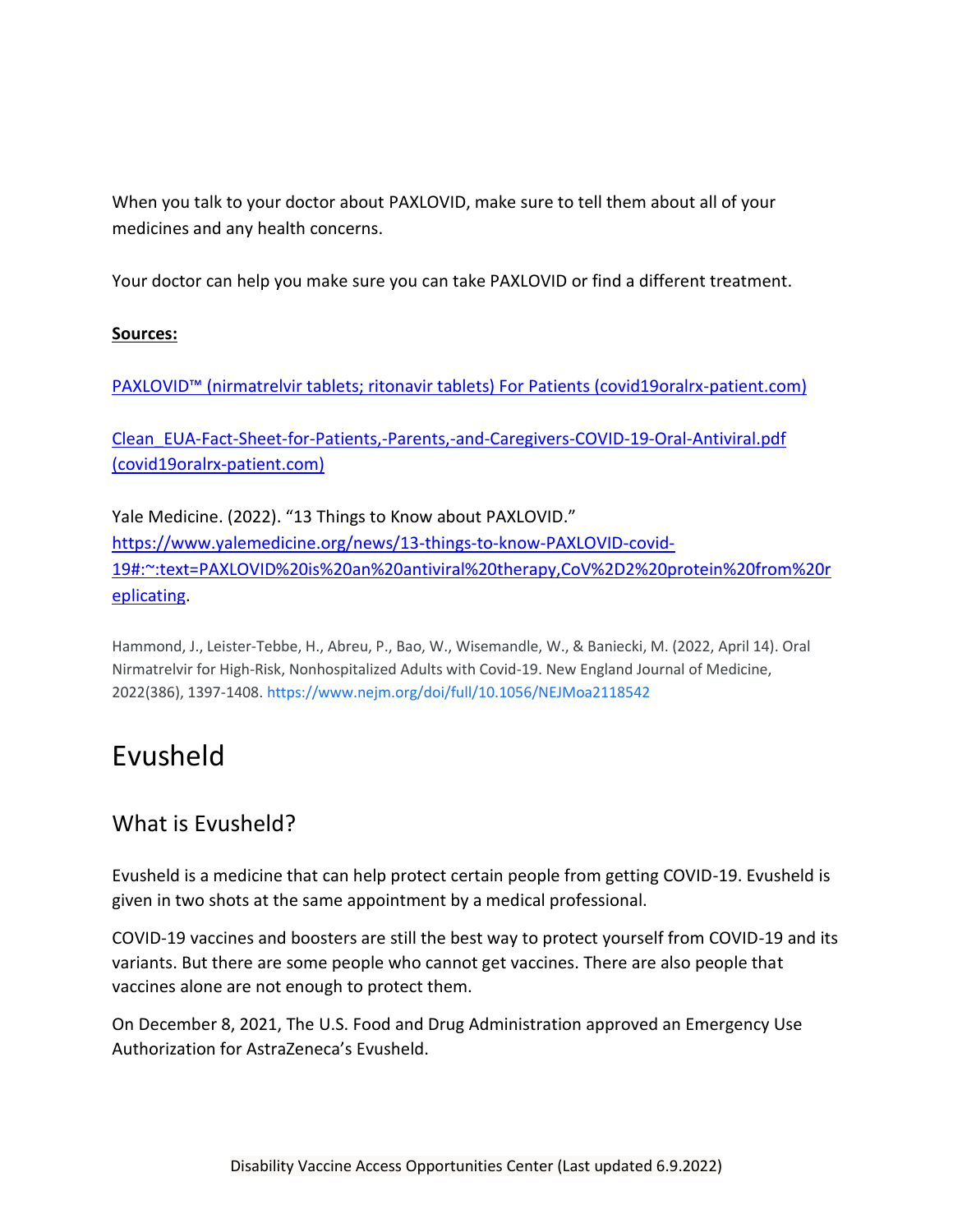### How does it Work?

Evusheld uses two different types of medicines:

- The two medicines that make Evusheld use monoclonal antibodies made by scientists in a lab
- Antibodies help your body fight COVID-19
- One of the medicines in Evusheld is called tixagevimab
- The other medicine in Evusheld is called cilgavimab

Evusheld shots can lower your risk of getting COVID-19 or getting very sick from COVID-19 for up to 6 months. The shots may have to be repeated every 6 months to keep you protected against COVID-19.

### Who can get Evusheld?

Evusheld is only approved for people who have certain health needs.

To get Evusheld:

- You must be over 12 years old and weigh at least 88 pounds
- You must not currently be infected with COVID-19
- You must not have recently been around others who are infected with COVID-19 or be in quarantine

### **You also must have one of the following health needs:**

- You have a health condition that stops your body from having a strong enough response to the COVID-19 vaccine to fight the virus (example: immunocompromised because you have cancer)
- **Or**
- You're taking medicine that weakens your response to the COVID-19 vaccine (example: chemotherapy or transplant anti-rejection medications)

**Or**

● You cannot get the vaccine because you have a serious allergy to all of the COVID-19 vaccines or the ingredients in the COVID-19 vaccines

If you fit into one of the groups that are listed above, you should contact your health care provider to ask about getting Evusheld.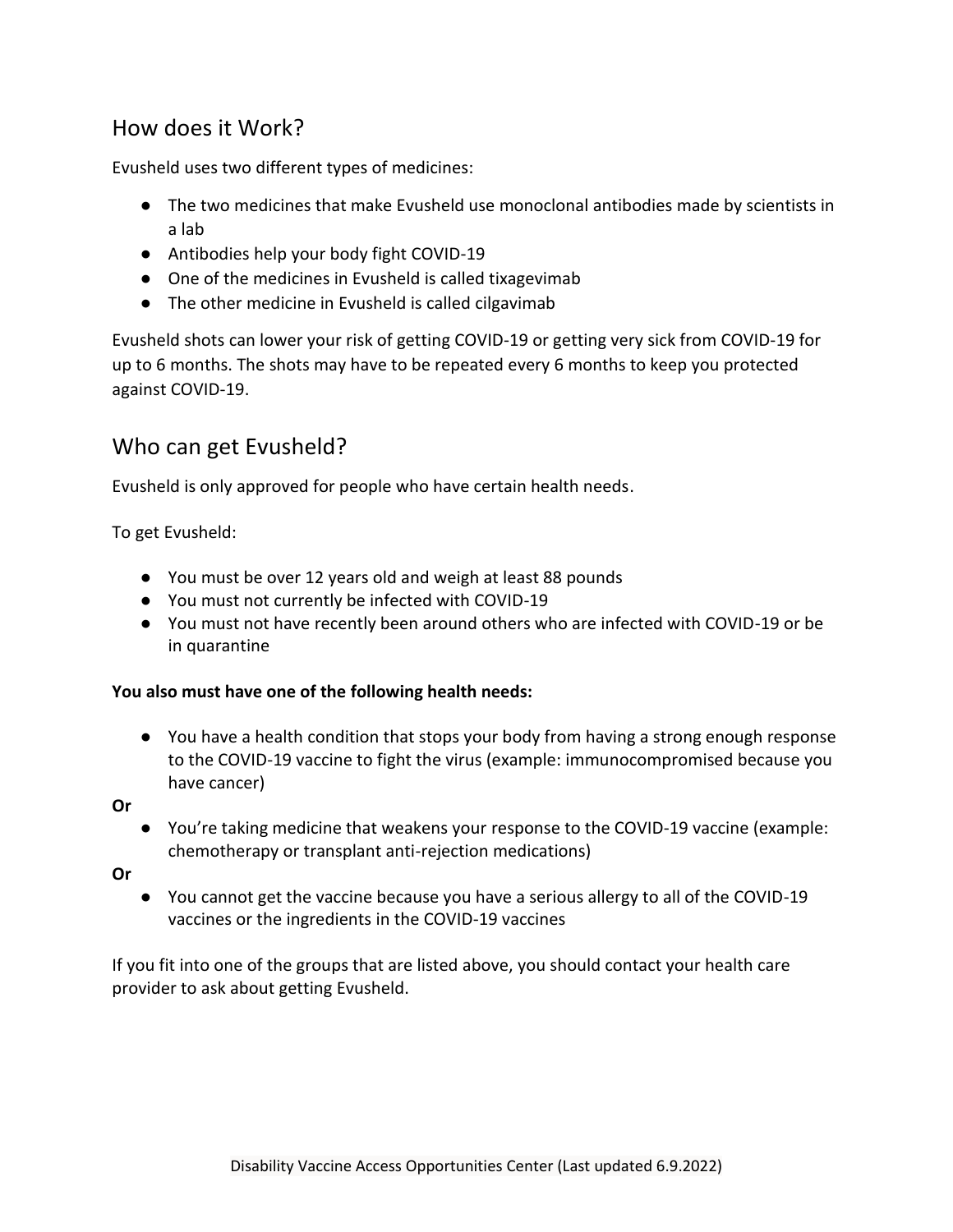## What happens when I get Evusheld?

If your health care provider decides that you need to get Evusheld they will give you two shots. Each shot has a different medicine in it. After you get the shots you may have to stay at the Doctors office for up to an hour so that they can make sure you do not have a reaction or other medical issues.

The shots may have to be repeated every 6 months to keep you protected against COVID-19.

### How well does it work?

When scientists tested Evusheld for effectiveness, they learned that those who got Evusheld shots had a 77% lower risk of getting COVID-19 than those who did not get Evusheld.

In February 2022, the Emergency Use Authorization for Evusheld was updated in response to the COVID-19 Omicron variant:

- The Omicron variant was easier to catch than the original COVID-19 virus
- The FDA found that they needed to increase the amount of the two medicines in Evusheld so that they could work against the Omicron variant. This means the doses are larger
- Because the doses are larger, you may have to have the shots in a different part of your body that has larger muscles to handle the larger doses

If you have already received Evusheld in its original, smaller dose, contact your health care provider for help deciding if you need to get another dose sooner. Depending on when you had your last dose, you may need another dose of the originally recommended amount, or a dose with the newer, larger amount.

### What are the side effects of Evusheld?

Evusheld may cause side effects, but like the vaccines, most of the side effects are mild. Getting very sick with COVID-19 is worse than mild side effects from medicine or vaccines. These are the most common side effects from Evusheld:

- Headache
- Feeling tired
- Cough

### Sources

SC DHEC Evusheld Antibody Treatment for COVID-19 High-risk Groups